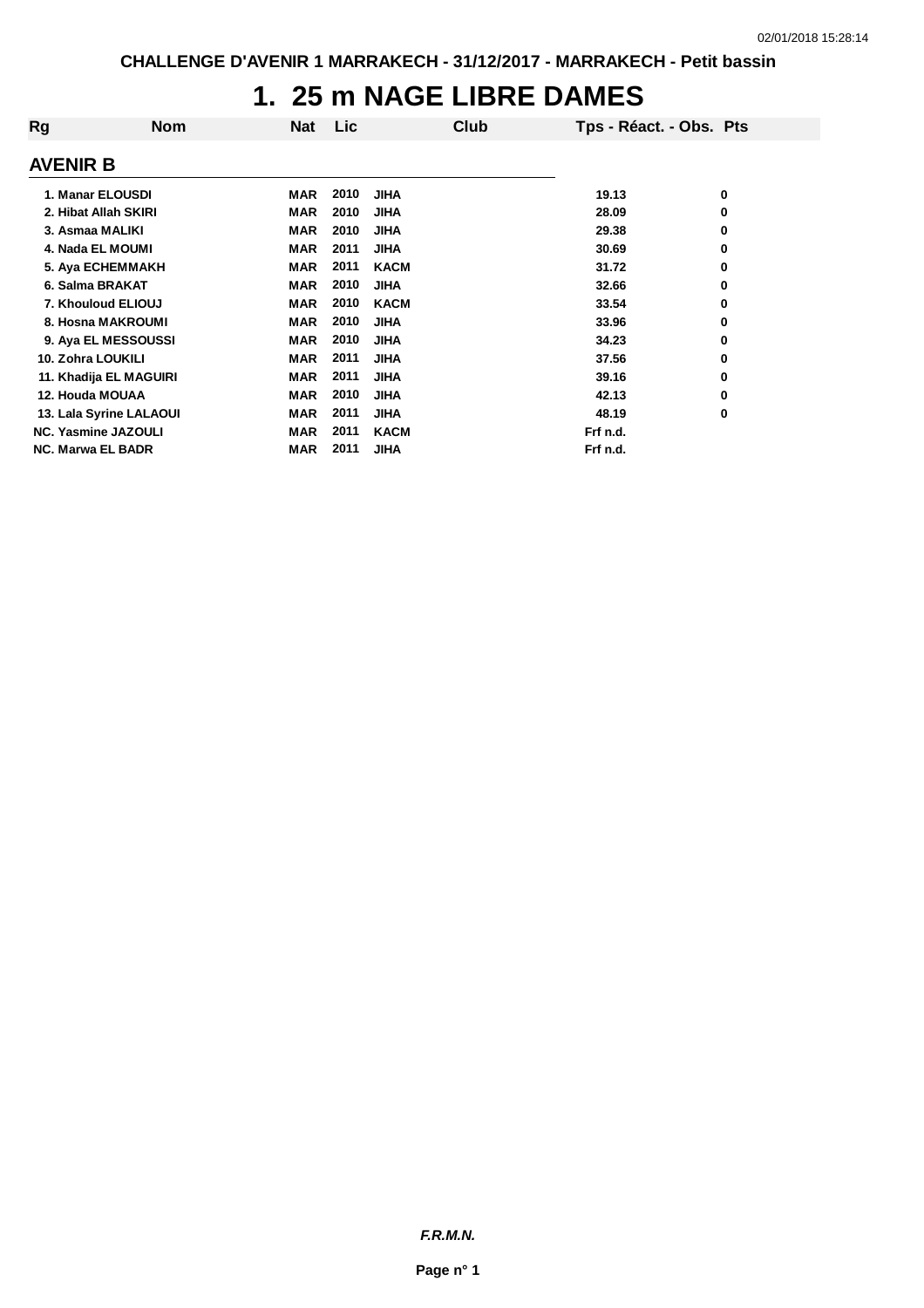## **2. 25 m NAGE LIBRE MESSIEURS**

| Rg                       | <b>Nom</b>               | <b>Nat</b> | Lic  | Club        | Tps - Réact. - Obs. Pts |   |
|--------------------------|--------------------------|------------|------|-------------|-------------------------|---|
| <b>AVENIR B</b>          |                          |            |      |             |                         |   |
|                          | 1. Ziad LAMZOUGUI        | MAR        | 2010 | <b>JIHA</b> | 19.58                   | 0 |
|                          | 2. Elmehdi ELKHOMSI      | MAR        | 2010 | <b>CKM</b>  | 19.92                   | 0 |
|                          | 3. Abdellah BOUABIDI     | MAR        | 2010 | <b>JIHA</b> | 22.91                   | 0 |
|                          | 4. Yassine OUARMASSI     | <b>MAR</b> | 2010 | <b>JIHA</b> | 25.61                   | 0 |
|                          | <b>5. Idriss LALAOUI</b> | <b>MAR</b> | 2010 | <b>JIHA</b> | 27.81                   | 0 |
| 6. Yassir SALHI          |                          | MAR        | 2010 | <b>JIHA</b> | 27.85                   | 0 |
| 7. Zyad ZEKRITI          |                          | <b>MAR</b> | 2011 | <b>JIHA</b> | 27.92                   | 0 |
|                          | 8. Mohamed Amine ZAHIDI  | <b>MAR</b> | 2011 | <b>JIHA</b> | 31.09                   | 0 |
|                          | 9. Amine AITELMADBOUH    | <b>MAR</b> | 2011 | <b>JIHA</b> | 31.14                   | 0 |
|                          | 10. Mohamed Ali BOUZAID  | <b>MAR</b> | 2010 | <b>JIHA</b> | 31.41                   | 0 |
|                          | 11. Mohamed Adam RACHID  | <b>MAR</b> | 2011 | <b>JIHA</b> | 34.78                   | 0 |
|                          | 12. Yehya EL HAOUFATI    | <b>MAR</b> | 2011 | <b>KACM</b> | 38.85                   | 0 |
| 13. Ilyass TAJNARI       |                          | <b>MAR</b> | 2011 | <b>JIHA</b> | 42.31                   | 0 |
| <b>NC. Zaid ALIOUI</b>   |                          | <b>MAR</b> | 2010 | <b>ASNS</b> | Frf n.d.                |   |
| <b>NC. Aymane AMOTFI</b> |                          | <b>MAR</b> | 2010 | <b>KACM</b> | Frf n.d.                |   |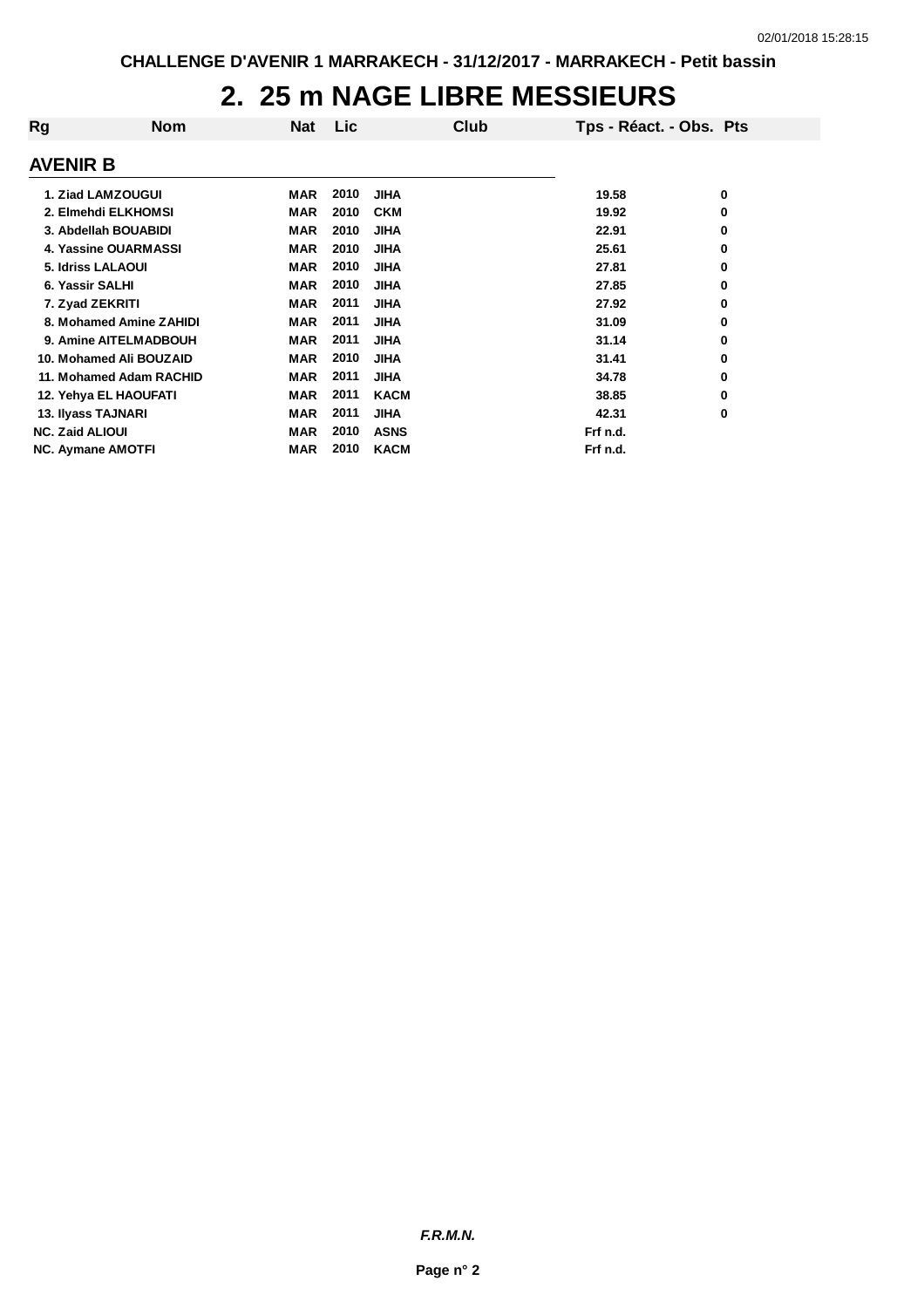## **3. 50 m NAGE LIBRE DAMES**

| Rg                    | <b>Nom</b> | <b>Nat</b> | <b>Lic</b> |             | Club | Tps - Réact. - Obs. Pts |     |
|-----------------------|------------|------------|------------|-------------|------|-------------------------|-----|
| <b>AVENIR A</b>       |            |            |            |             |      |                         |     |
| 1. Yasmine QUANANE    |            | <b>MAR</b> | 2009       | <b>JIHA</b> |      | 49.34                   | 111 |
| 2. Safae SAHMAD       |            | <b>MAR</b> | 2009       | <b>ASNS</b> |      | 49.75                   | 108 |
| 3. Lalla Arwa LALAOUI |            | <b>MAR</b> | 2009       | <b>JIHA</b> |      | 51.80                   | 96  |
| 4. Marwa EDDOUNNE     |            | <b>MAR</b> | 2009       | <b>JIHA</b> |      | 51.94                   | 95  |
| 5. Basma CHAHID       |            | <b>MAR</b> | 2009       | <b>JIHA</b> |      | 52.41                   | 92  |
| 6. Kawtar NADIR       |            | <b>MAR</b> | 2009       | <b>KACM</b> |      | 57.17                   | 71  |
| 7. Malak JERID        |            | <b>MAR</b> | 2009       | <b>JIHA</b> |      | 59.70                   | 62  |
| 8. Imane ECHEMMAKH    |            | <b>MAR</b> | 2009       | <b>KACM</b> |      | 1:13.88                 | 33  |
| 9. Leila YCER         |            | <b>MAR</b> | 2009       | <b>JIHA</b> |      | 1:27.77                 | 19  |
| <b>NC. Rim KAMAL</b>  |            | <b>MAR</b> | 2009       | <b>ASNS</b> |      | Frf n.d.                |     |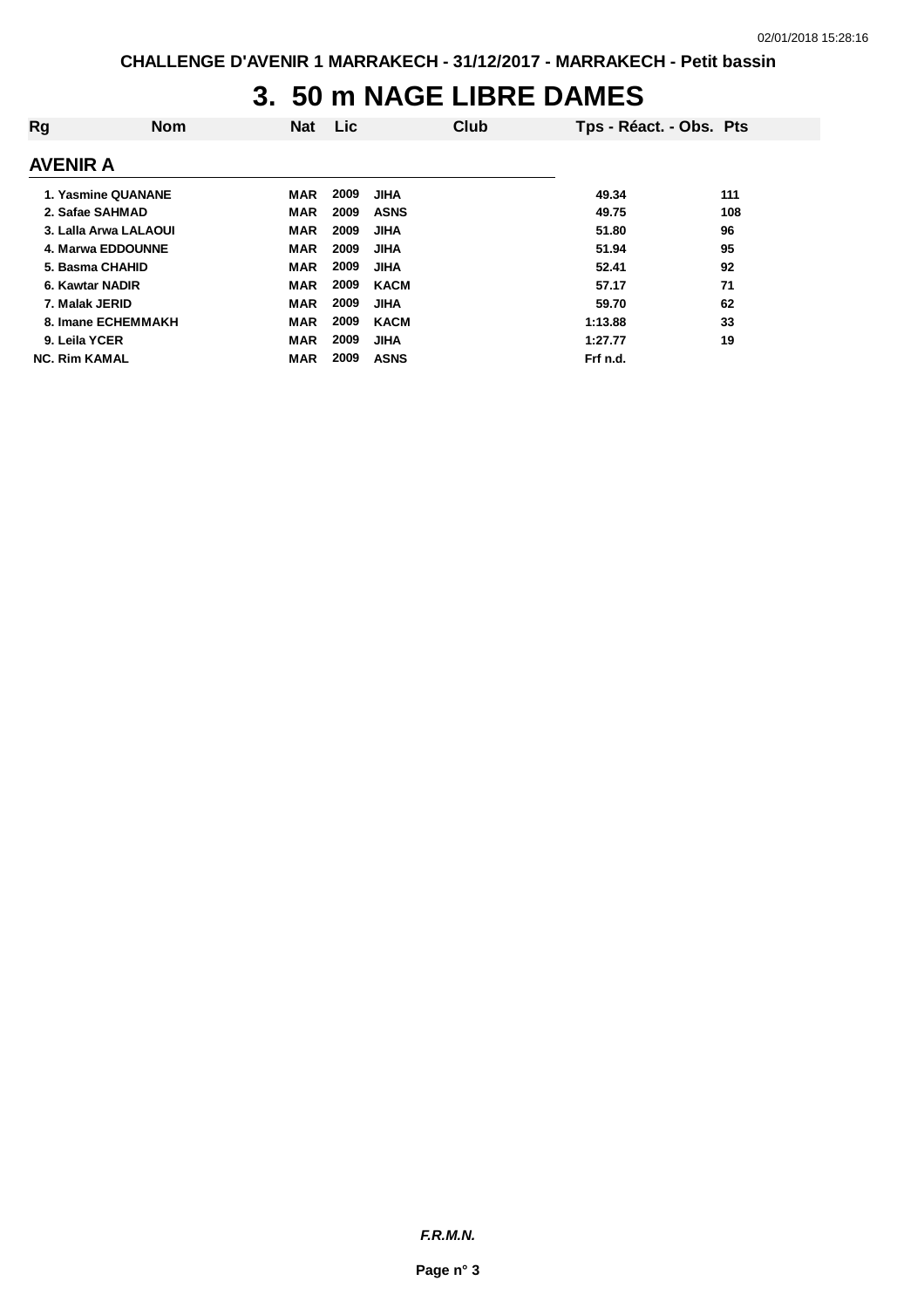# **4. 50 m NAGE LIBRE MESSIEURS**

| Rg                         | <b>Nom</b> | <b>Nat</b> | Lic  |             | Club | Tps - Réact. - Obs. Pts |     |
|----------------------------|------------|------------|------|-------------|------|-------------------------|-----|
| <b>AVENIR A</b>            |            |            |      |             |      |                         |     |
| 1. Amer ELHAMIL            |            | <b>MAR</b> | 2009 | <b>JIHA</b> |      | 40.13                   | 141 |
| 2. Samy AHNAKACH           |            | <b>MAR</b> | 2009 | <b>JIHA</b> |      | 46.63                   | 90  |
| 3. Walid CHAYED            |            | <b>MAR</b> | 2009 | <b>JIHA</b> |      | 46.82                   | 89  |
| 4. Islam LAKHDAR           |            | <b>MAR</b> | 2009 | <b>KACM</b> |      | 47.08                   | 87  |
| 5. Mohamed Amine BOUCHBOUK |            | <b>MAR</b> | 2009 | <b>JIHA</b> |      | 51.13                   | 68  |
| 6. Adam NADIR              |            | <b>MAR</b> | 2009 | <b>KACM</b> |      | 53.62                   | 59  |
| 7. Omar YOUSUF             |            | <b>MAR</b> | 2009 | <b>JIHA</b> |      | 1:01.17                 | 39  |
| 8. Wassim ZOUINA           |            | <b>MAR</b> | 2009 | <b>JIHA</b> |      | 1:02.81                 | 36  |
| 9. Abdollah LALAOUI        |            | <b>MAR</b> | 2009 | <b>JIHA</b> |      | 1:03.34                 | 35  |
| 10. Taha EL HACIDI         |            | <b>MAR</b> | 2009 | <b>JIHA</b> |      | 1:08.23                 | 28  |
| 11. Yassine AARAFA         |            | <b>MAR</b> | 2009 | <b>ASNS</b> |      | 1:08.69                 | 28  |
| 12. Hamza HACHAD           |            | <b>MAR</b> | 2009 | <b>JIHA</b> |      | 1:20.55                 | 17  |
| NC. Mohamed Ali EL HAKOUMI |            | <b>MAR</b> | 2009 | <b>KACM</b> |      | Frf n.d.                |     |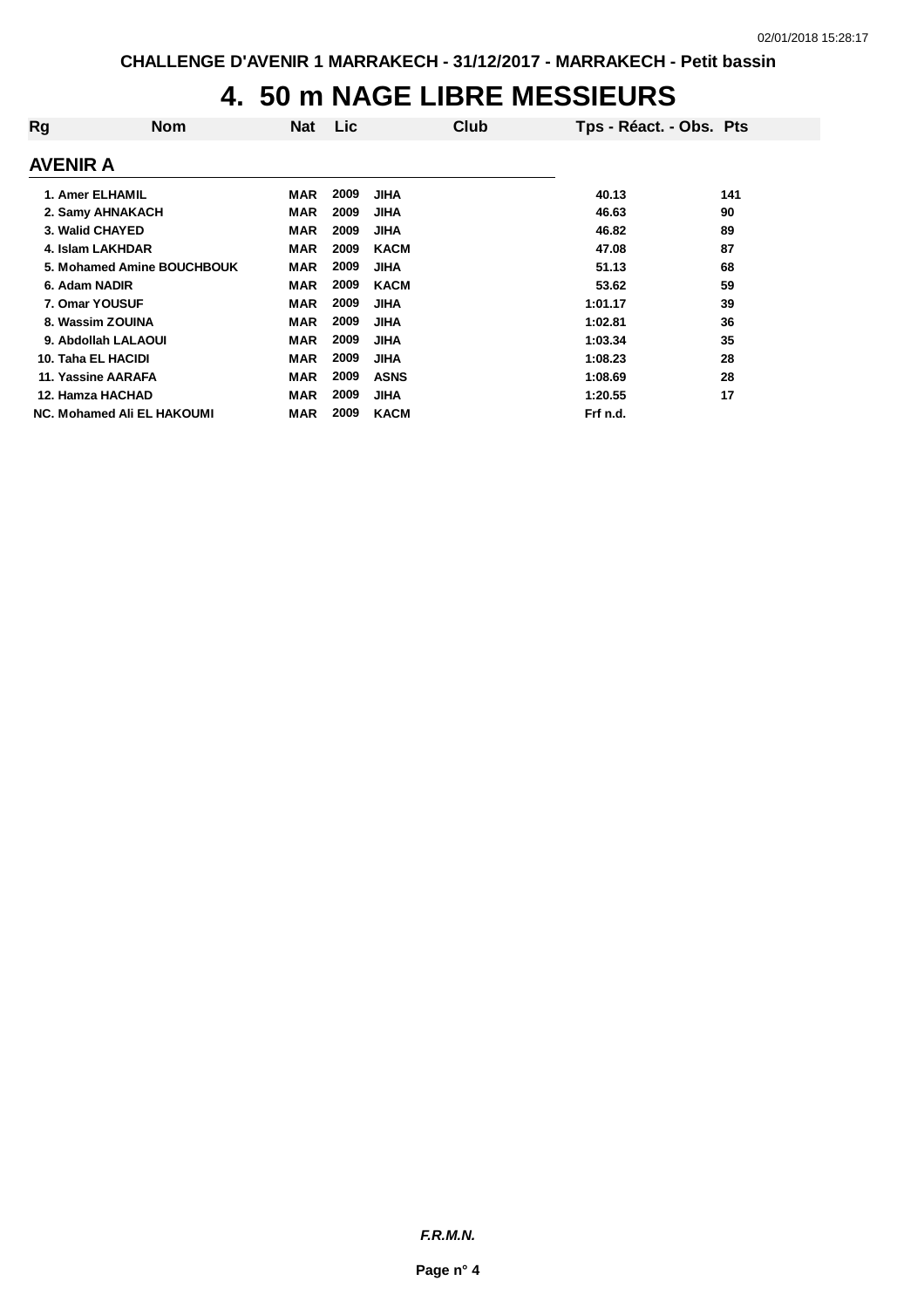## **5. 25 m BRASSE DAMES**

| Rg                       | <b>Nom</b> | Nat        | <b>Lic</b> |      | Club | Tps - Réact. - Obs. Pts |  |
|--------------------------|------------|------------|------------|------|------|-------------------------|--|
| <b>AVENIR B</b>          |            |            |            |      |      |                         |  |
| <b>NC. Manar ELOUSDI</b> |            | <b>MAR</b> | 2010       | JIHA |      | Dsg NI                  |  |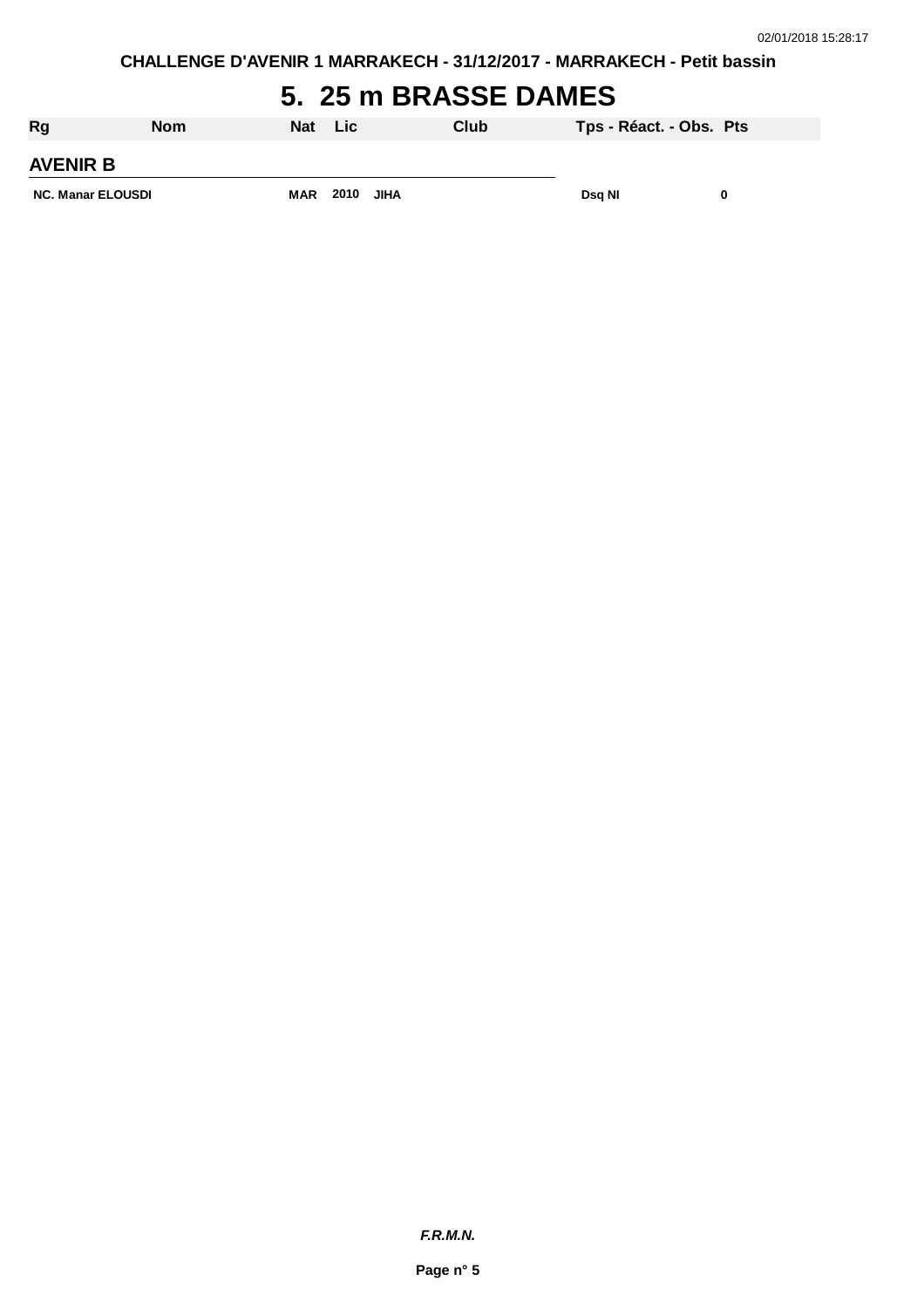## **6. 25 m BRASSE MESSIEURS**

| Rg                       | <b>Nom</b> | Nat Lic |      |             | Club | Tps - Réact. - Obs. Pts |   |
|--------------------------|------------|---------|------|-------------|------|-------------------------|---|
| <b>AVENIR B</b>          |            |         |      |             |      |                         |   |
| 1. Ziad LAMZOUGUI        |            | MAR     | 2010 | <b>JIHA</b> |      | 27.83                   | 0 |
| <b>NC. Zaid ALIOUI</b>   |            | MAR     | 2010 | ASNS        |      | Frf n.d.                |   |
| NC. Mohamed Amine ZAHIDI |            | MAR     | 2011 | <b>JIHA</b> |      | Dsa NI                  | 0 |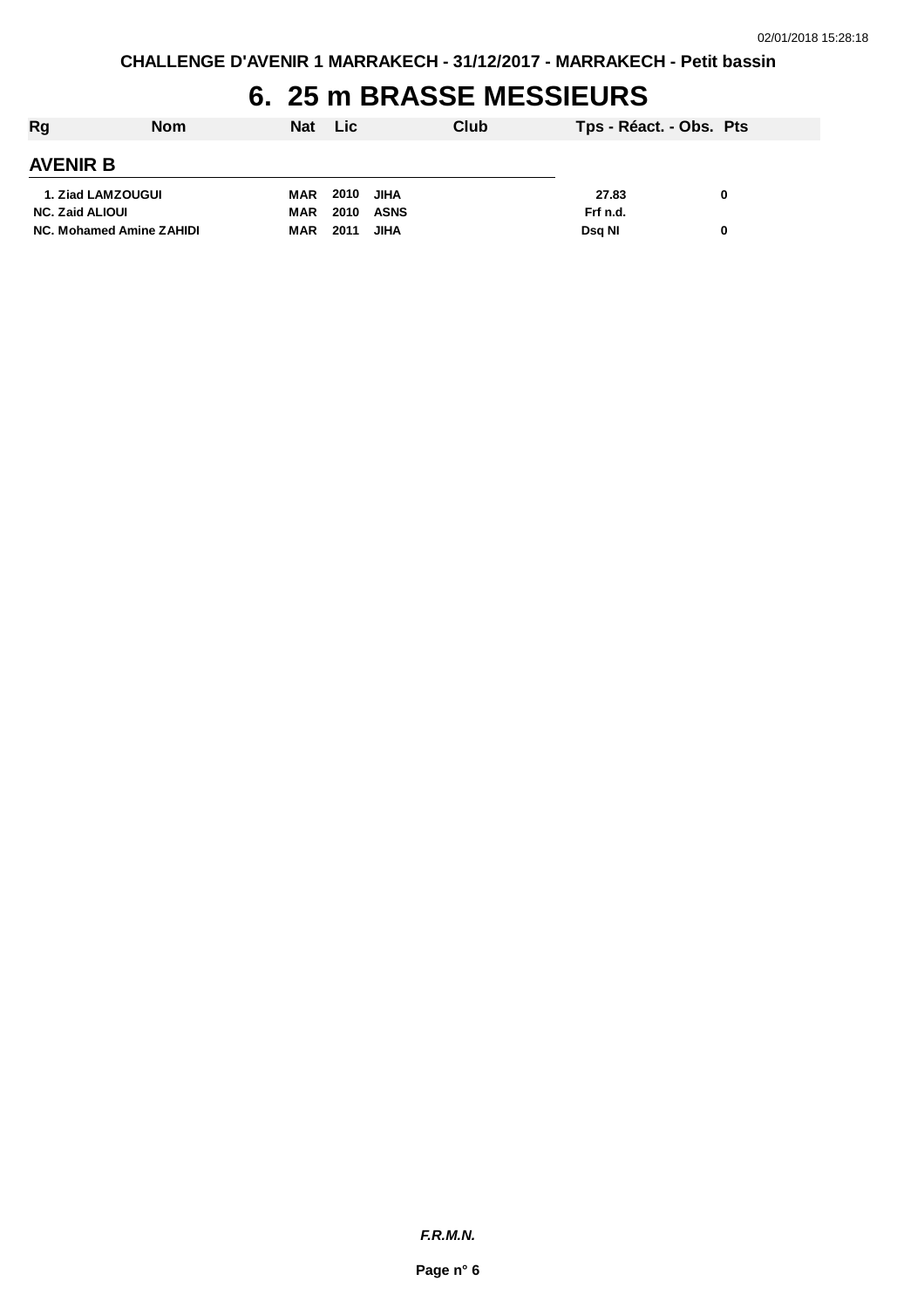## **7. 50 m BRASSE DAMES**

| Rg                            | <b>Nom</b> | <b>Nat</b> | <b>Lic</b> |             | Club | Tps - Réact. - Obs. Pts |     |
|-------------------------------|------------|------------|------------|-------------|------|-------------------------|-----|
| <b>AVENIR A</b>               |            |            |            |             |      |                         |     |
| 1. Safae SAHMAD               |            | MAR        | 2009       | ASNS        |      | 58.45                   | 133 |
| 2. Yasmine QUANANE            |            | <b>MAR</b> | 2009       | <b>JIHA</b> |      | 1:01.66                 | 113 |
| 3. Marwa EDDOUNNE             |            | <b>MAR</b> | 2009       | JIHA        |      | 1:08.19                 | 83  |
| <b>NC. Rim KAMAL</b>          |            | <b>MAR</b> | 2009       | <b>ASNS</b> |      | Frf n.d.                |     |
| <b>NC. Lalla Arwa LALAOUI</b> |            | <b>MAR</b> | 2009       | <b>JIHA</b> |      | Dsg NI                  | 0   |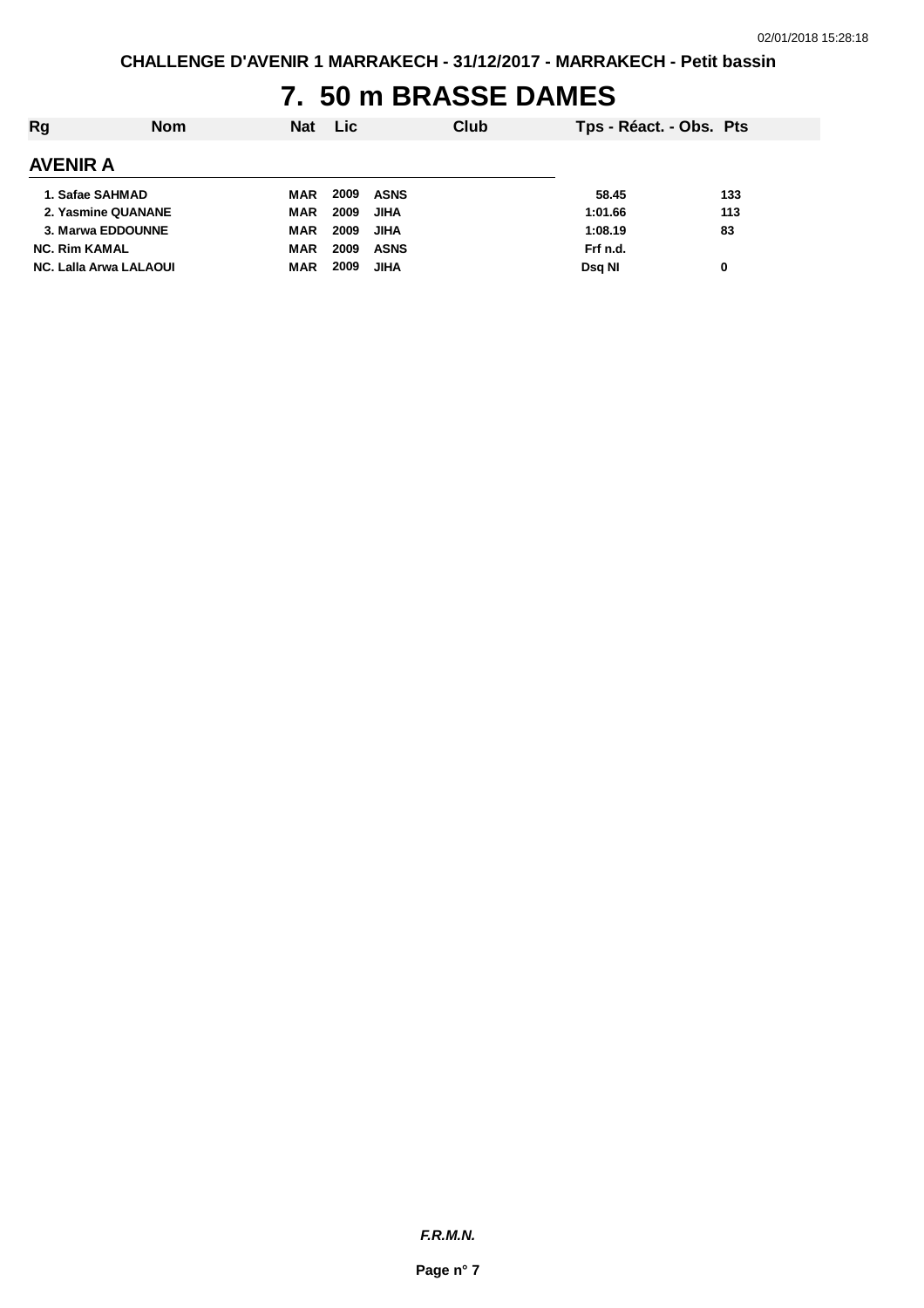## **8. 50 m BRASSE MESSIEURS**

| Rg                          | <b>Nom</b> | <b>Nat</b> | Lic. |             | Club | Tps - Réact. - Obs. Pts |     |
|-----------------------------|------------|------------|------|-------------|------|-------------------------|-----|
| <b>AVENIR A</b>             |            |            |      |             |      |                         |     |
| 1. Amer ELHAMIL             |            | MAR        | 2009 | JIHA        |      | 57.23                   | 101 |
| 2. Abdollah MESAOUDI        |            | <b>MAR</b> | 2009 | <b>JIHA</b> |      | 1:06.13                 | 65  |
| <b>NC. Islam LAKHDAR</b>    |            | MAR        | 2009 | <b>KACM</b> |      | Dsg VI                  | 0   |
| NC. Mohamed Amine BOUCHBOUK |            | <b>MAR</b> | 2009 | <b>JIHA</b> |      | Dsg VI                  | 0   |
| <b>NC. Wassim ZOUINA</b>    |            | <b>MAR</b> | 2009 | JIHA        |      | Dsg NI                  | 0   |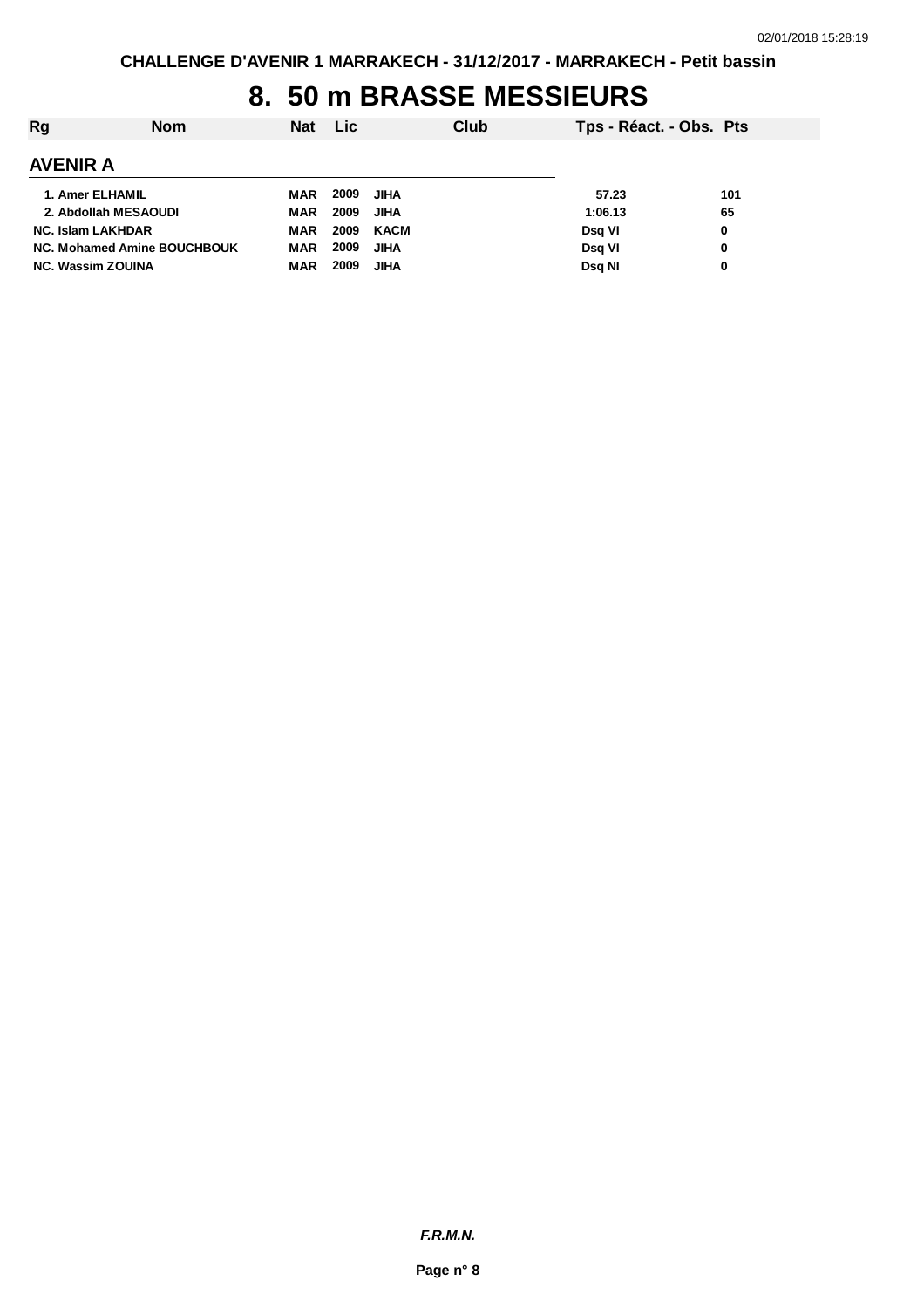# **9. 25 m DOS DAMES**

| Rg                      | <b>Nom</b>                    | <b>Nat</b> | Lic. |             | Club | Tps - Réact. - Obs. Pts |   |
|-------------------------|-------------------------------|------------|------|-------------|------|-------------------------|---|
| <b>AVENIR B</b>         |                               |            |      |             |      |                         |   |
|                         | 1. Asmaa MALIKI               | MAR        | 2010 | <b>JIHA</b> |      | 31.08                   | 0 |
|                         | 2. Aya ECHEMMAKH              | <b>MAR</b> | 2011 | <b>KACM</b> |      | 31.31                   | 0 |
|                         | 3. Nada EL MOUMI              | <b>MAR</b> | 2011 | <b>JIHA</b> |      | 34.00                   | 0 |
|                         | 4. Hibat Allah SKIRI          | <b>MAR</b> | 2010 | <b>JIHA</b> |      | 34.98                   | 0 |
|                         | 5. Khouloud ELIOUJ            | <b>MAR</b> | 2010 | <b>KACM</b> |      | 36.02                   | 0 |
|                         | <b>NC. Yasmine JAZOULI</b>    | <b>MAR</b> | 2011 | <b>KACM</b> |      | Frf n.d.                |   |
|                         | <b>NC. Aya EL MESSOUSSI</b>   | <b>MAR</b> | 2010 | <b>JIHA</b> |      | Abandon                 | 0 |
| <b>NC. Salma BRAKAT</b> |                               | <b>MAR</b> | 2010 | <b>JIHA</b> |      | Dsq NI                  | 0 |
|                         | <b>NC. Khadija EL MAGUIRI</b> | <b>MAR</b> | 2011 | <b>JIHA</b> |      | Dsq NI                  | 0 |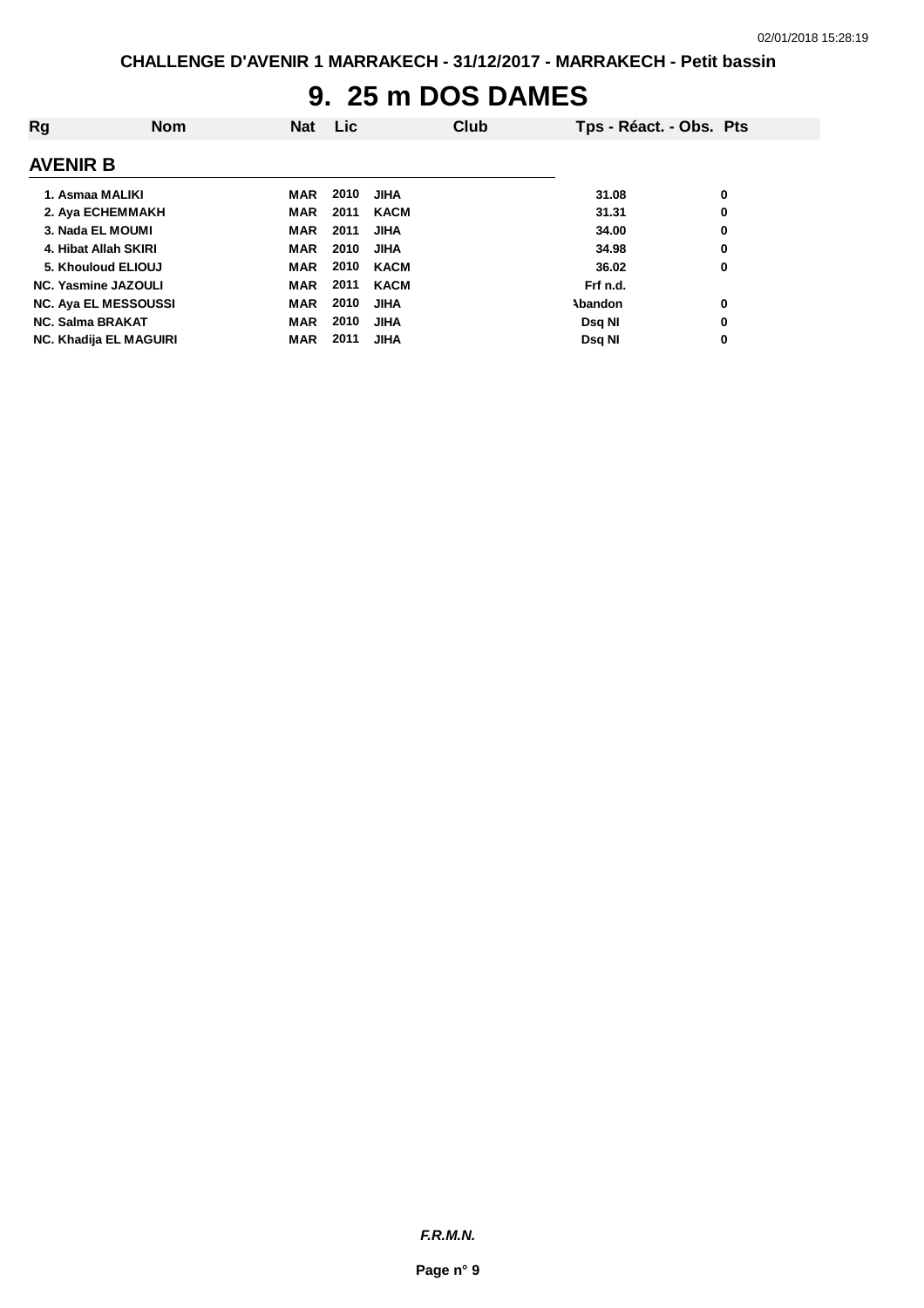## **10. 25 m DOS MESSIEURS**

| Rg                           | <b>Nom</b> | <b>Nat</b> | Lic. |             | Club | Tps - Réact. - Obs. Pts |   |
|------------------------------|------------|------------|------|-------------|------|-------------------------|---|
| <b>AVENIR B</b>              |            |            |      |             |      |                         |   |
| 1. Elmehdi ELKHOMSI          |            | MAR        | 2010 | <b>CKM</b>  |      | 26.97                   | 0 |
| 2. Abdellah BOUABIDI         |            | <b>MAR</b> | 2010 | <b>JIHA</b> |      | 28.88                   | 0 |
| 3. Yassir SALHI              |            | <b>MAR</b> | 2010 | <b>JIHA</b> |      | 33.11                   | 0 |
| 4. Mohamed Ali BOUZAID       |            | <b>MAR</b> | 2010 | <b>JIHA</b> |      | 33.29                   | 0 |
| 5. Idriss LALAOUI            |            | <b>MAR</b> | 2010 | <b>JIHA</b> |      | 35.80                   | 0 |
| <b>6. Amine AITELMADBOUH</b> |            | <b>MAR</b> | 2011 | JIHA        |      | 36.34                   | 0 |
| 7. Yehya EL HAOUFATI         |            | <b>MAR</b> | 2011 | <b>KACM</b> |      | 38.89                   | 0 |
| 8. Mohamed Adam RACHID       |            | <b>MAR</b> | 2011 | <b>JIHA</b> |      | 46.63                   | 0 |
| <b>NC. Aymane AMOTFI</b>     |            | <b>MAR</b> | 2010 | <b>KACM</b> |      | Frf n.d.                |   |
| <b>NC. Yassine OUARMASSI</b> |            | <b>MAR</b> | 2010 | <b>JIHA</b> |      | Dsg NI                  | 0 |

*F.R.M.N.*

**Page n° 10**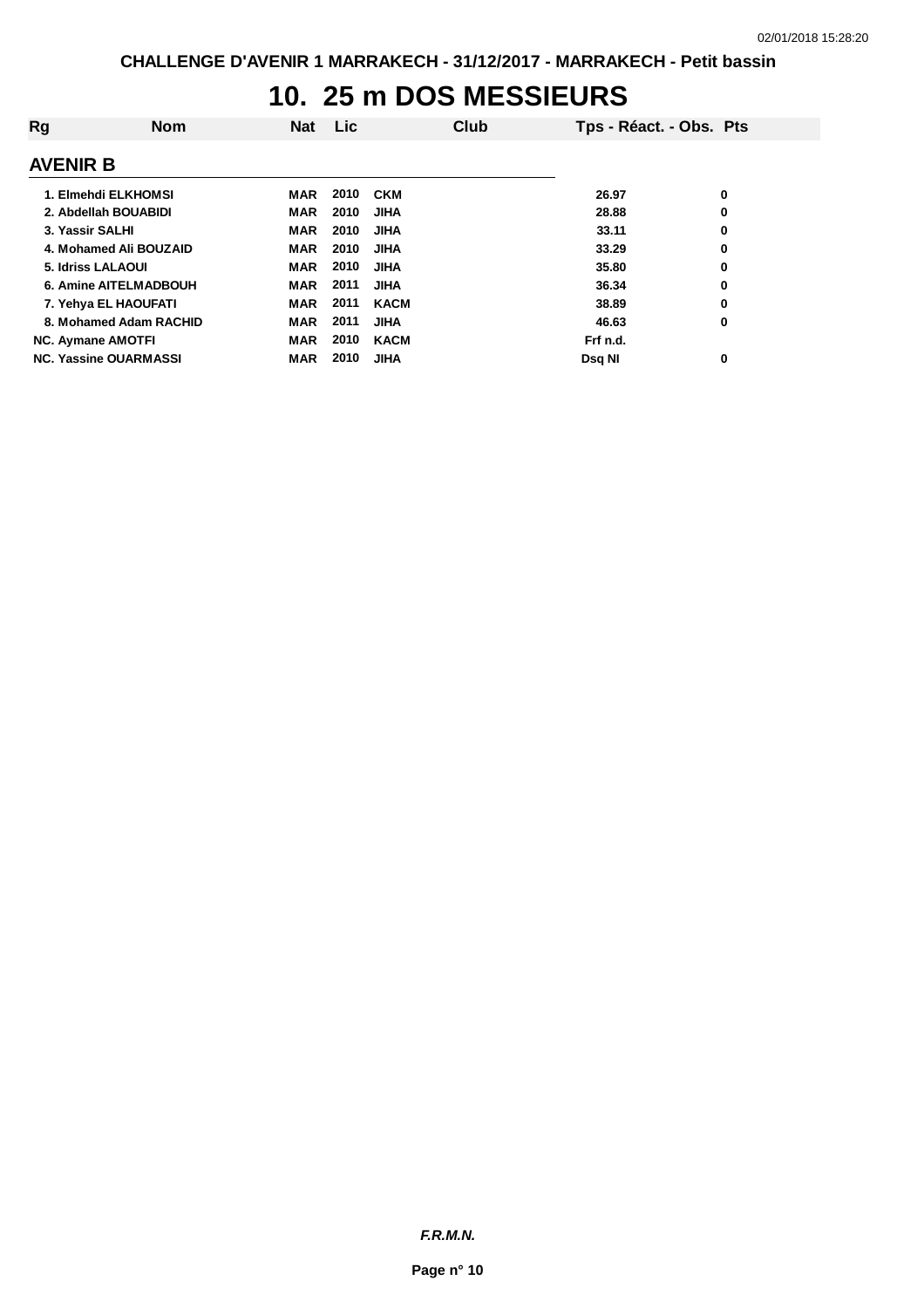## **11. 50 m DOS DAMES**

| Rg                              | <b>Nom</b> | <b>Nat</b> | Lic. |             | Club | Tps - Réact. - Obs. Pts |    |
|---------------------------------|------------|------------|------|-------------|------|-------------------------|----|
| <b>AVENIR A</b>                 |            |            |      |             |      |                         |    |
| 1. Yasmine QUANANE              |            | MAR        | 2009 | <b>JIHA</b> |      | 1:04.34                 | 74 |
| 2. Lalla Arwa LALAOUI           |            | <b>MAR</b> | 2009 | <b>JIHA</b> |      | 1:05.10                 | 71 |
| 3. Basma CHAHID                 |            | <b>MAR</b> | 2009 | <b>JIHA</b> |      | 1:07.66                 | 63 |
| 4. Marwa EDDOUNNE               |            | <b>MAR</b> | 2009 | <b>JIHA</b> |      | 1:12.56                 | 51 |
| 5. Imane ECHEMMAKH              |            | <b>MAR</b> | 2009 | <b>KACM</b> |      | 1:18.47                 | 41 |
| 6. Leila YCER                   |            | <b>MAR</b> | 2009 | <b>JIHA</b> |      | 1:34.35                 | 23 |
| <b>NC. Manar Elhouda FARTAL</b> |            | <b>MAR</b> | 2009 | <b>KACM</b> |      | Frf n.d.                |    |
| <b>NC. Malak JERID</b>          |            | <b>MAR</b> | 2009 | <b>JIHA</b> |      | Dsa NI                  | 0  |
| <b>NC. Kawtar NADIR</b>         |            | <b>MAR</b> | 2009 | <b>KACM</b> |      | Dsq NI                  | 0  |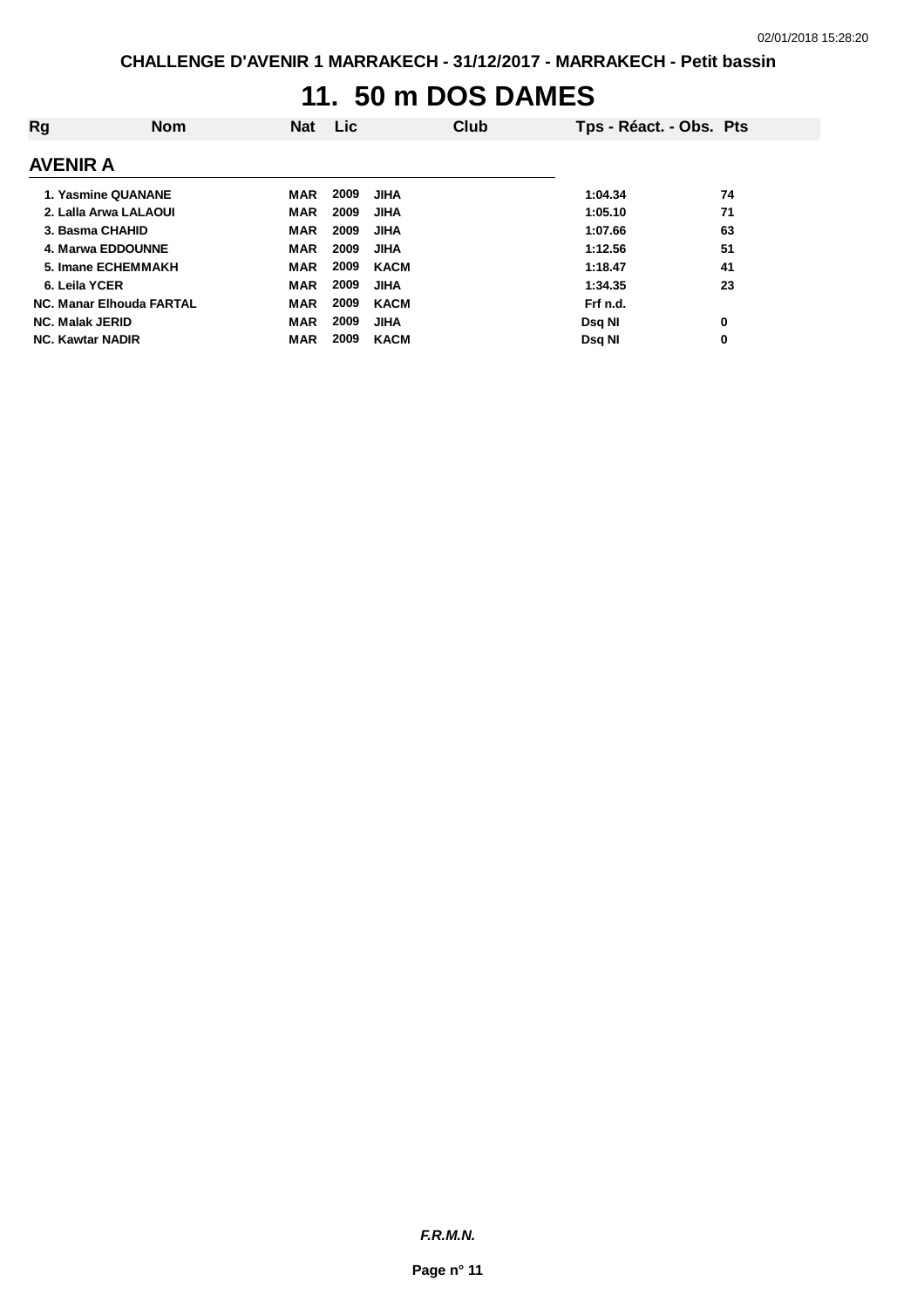## **12. 50 m DOS MESSIEURS**

| Rg                         | <b>Nom</b> | Nat        | <b>Lic</b> |             | Club | Tps - Réact. - Obs. Pts |    |
|----------------------------|------------|------------|------------|-------------|------|-------------------------|----|
| <b>AVENIR A</b>            |            |            |            |             |      |                         |    |
| 1. Samy AHNAKACH           |            | MAR        | 2009       | JIHA        |      | 57.14                   | 74 |
| 2. Walid CHAYED            |            | <b>MAR</b> | 2009       | JIHA        |      | 57.57                   | 72 |
| 3. Adam NADIR              |            | <b>MAR</b> | 2009       | <b>KACM</b> |      | 1:04.15                 | 52 |
| 4. Mohamed Amine BOUCHBOUK |            | <b>MAR</b> | 2009       | <b>JIHA</b> |      | 1:04.39                 | 52 |
| 5. Abdollah LALAOUI        |            | <b>MAR</b> | 2009       | <b>JIHA</b> |      | 1:11.45                 | 38 |
| 6. Omar Yousuf MUHAMMAD    |            | <b>MAR</b> | 2009       | <b>JIHA</b> |      | 1:13.38                 | 35 |
| 7. Yassine AARAFA          |            | <b>MAR</b> | 2009       | <b>ASNS</b> |      | 1:29.02                 | 19 |
| NC. Mohamed Ali EL HAKOUMI |            | <b>MAR</b> | 2009       | <b>KACM</b> |      | Frf n.d.                |    |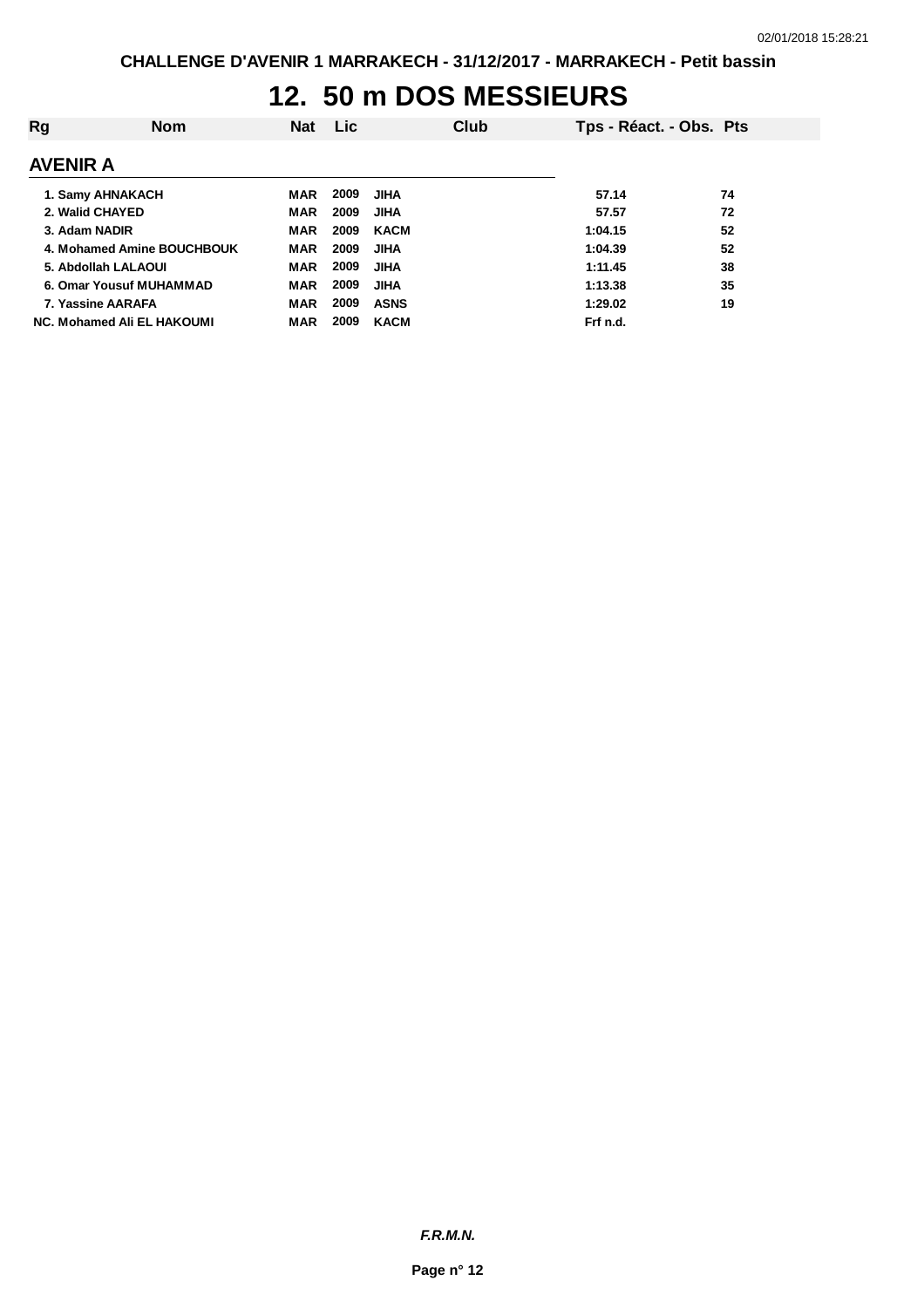# **13. 4 x 25 m NAGE LIBRE DAMES**

| <b>Rg</b>                | <b>Nom</b> | <b>Nat</b> | Lic  |             | Club | Tps - Réact. - Obs. Pts |   |
|--------------------------|------------|------------|------|-------------|------|-------------------------|---|
| <b>AVENIR A</b>          |            |            |      |             |      |                         |   |
| <b>NC. Wiam BARCHAH</b>  |            | MAR        | 2009 | <b>JIHA</b> |      | Dsq NI                  | 0 |
| <b>Rihab BELGHERABAL</b> |            | <b>MAR</b> | 2009 | <b>JIHA</b> |      |                         | 0 |
| <b>Basma CHAHID</b>      |            | <b>MAR</b> | 2009 | <b>JIHA</b> |      |                         | 0 |
| <b>Marwa EDDOUNNE</b>    |            | <b>MAR</b> | 2009 | <b>JIHA</b> |      |                         | 0 |
| <b>AVENIR B</b>          |            |            |      |             |      |                         |   |
| 1. Nada EL MOUMI         |            | <b>MAR</b> | 2011 | <b>JIHA</b> |      | 1:58.48                 | 0 |
| Asmaa MALIKI             |            | <b>MAR</b> | 2010 | <b>JIHA</b> |      |                         | 0 |
| <b>Hibat Allah SKIRI</b> |            | <b>MAR</b> | 2010 | <b>JIHA</b> |      |                         | 0 |
| <b>Manar ELOUSDI</b>     |            | <b>MAR</b> | 2010 | <b>JIHA</b> |      |                         | 0 |